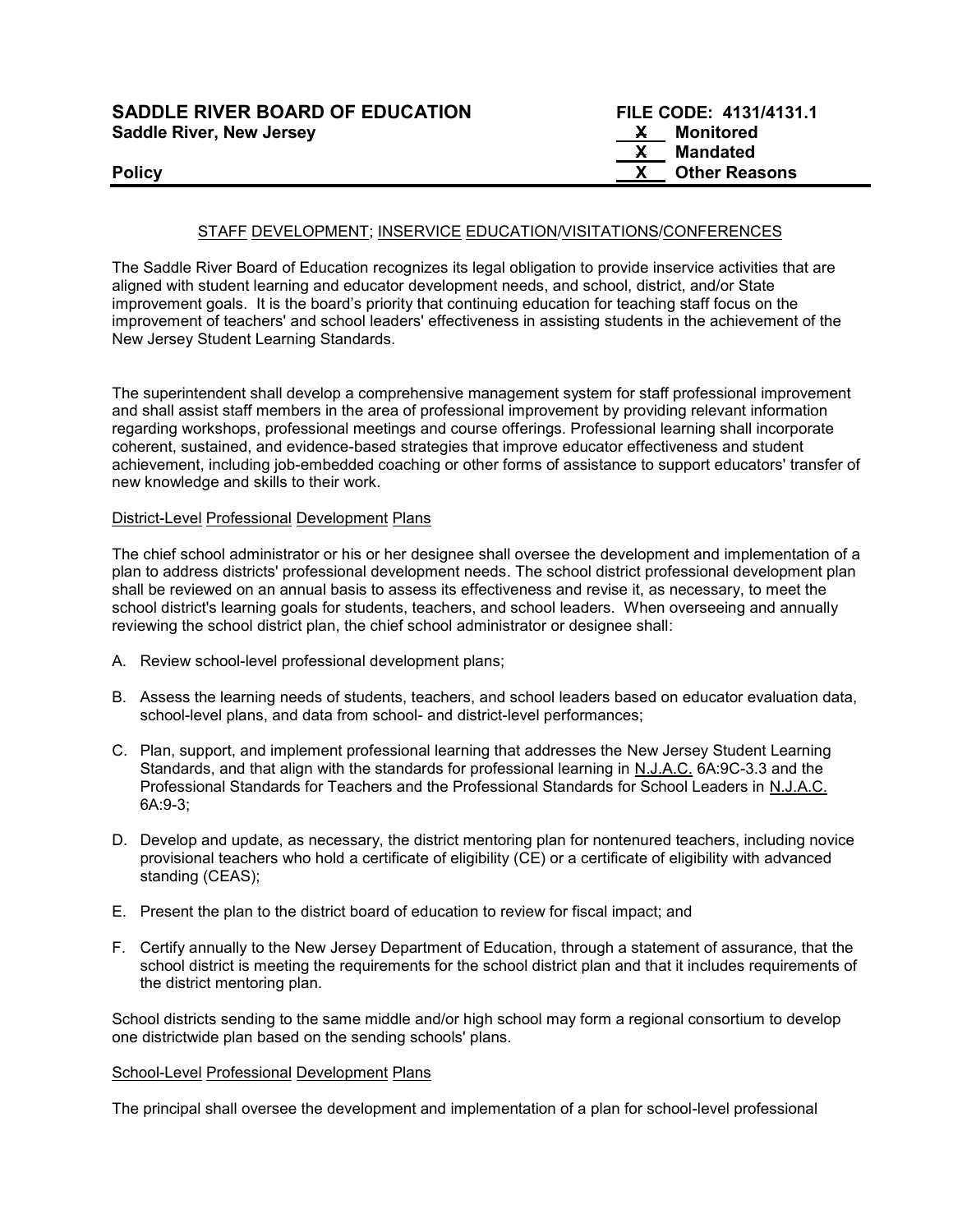development that shall ensure:

- A. The school level plan includes:
	- 1. A description of school-level and team-based professional learning aligned with identified school goals; and
	- 2. Teacher and student learning needs; and
- B. All teachers receive the necessary opportunities, support, and resources to complete individual professional development requirements of N.J.A.C. 6A:9C-4.4(s) that at least 20 hours per year of qualifying professional development experiences are provided. The 20-hour annual requirement shall be based on the length of full-time employment and reduced by a pro rata share reflecting part-time employment, or an absence, including the use of family or medical leave.

# Professional Development for School Leaders

"School leader" means an administrator whose position requires possession of a school administrator, principal, or supervisor endorsement.

All active school leaders serving on a permanent or interim basis shall complete training on issues of school law, ethics, governance, and harassment, intimidation and bullying (N.J.S.A. 18A:26-8.2); and other statutory requirements related to student safety and well-being. To meet this ongoing requirement, the specific training needs of each school leader will be reviewed annually as part of the professional development planning process.

A. School Leaders

Each school leaders shall create, implement, and complete an individual professional development plan that:

- 1. Aligns with the Professional Standards for School Leaders (N.J.A.C. 6A:9-3.4) and the Standards for Professional Learning;
- 2. Derives from the results of observations, evidence, and recommendations included in the annual performance evaluation of the superintendent, principals, or supervisors;
- 3. Identifies professional goals that address specific individual, school, or district goals; and
- 4. Grounds professional development activities in objectives related to improving teaching, learning, and student achievement, and in support of the school and/or district professional development plan.
- 5. Includes training on: school law, ethics, and governance pursuant to N.J.S.A. 18A:26-8.2; and other statutory requirements related to student safety, bullying and harassment, and well-being.
- B. Professional Development for the Chief School Administrator

Each chief school administrator shall develop an individual PDP for review by his or her district board of education. In developing the individual PDP, the following process shall be followed:

- 1. Each district board of education shall review each chief school administrator's individual PDP, including the individual training needs and shall ensure the individual PDP aligns to school district goals and to the school district's plan for professional development;
- 2. The chief school administrator shall submit annually to the board evidence of progress toward completion of the individual PDP. The chief school administrator also shall submit every three to five years, depending on the length of his or her contract with the board, summative evidence of plan completion;
- 3. The chief school administrator may appeal to the executive county superintendent if he or she disagrees with the district board of education regarding PDP contents or progress toward completion.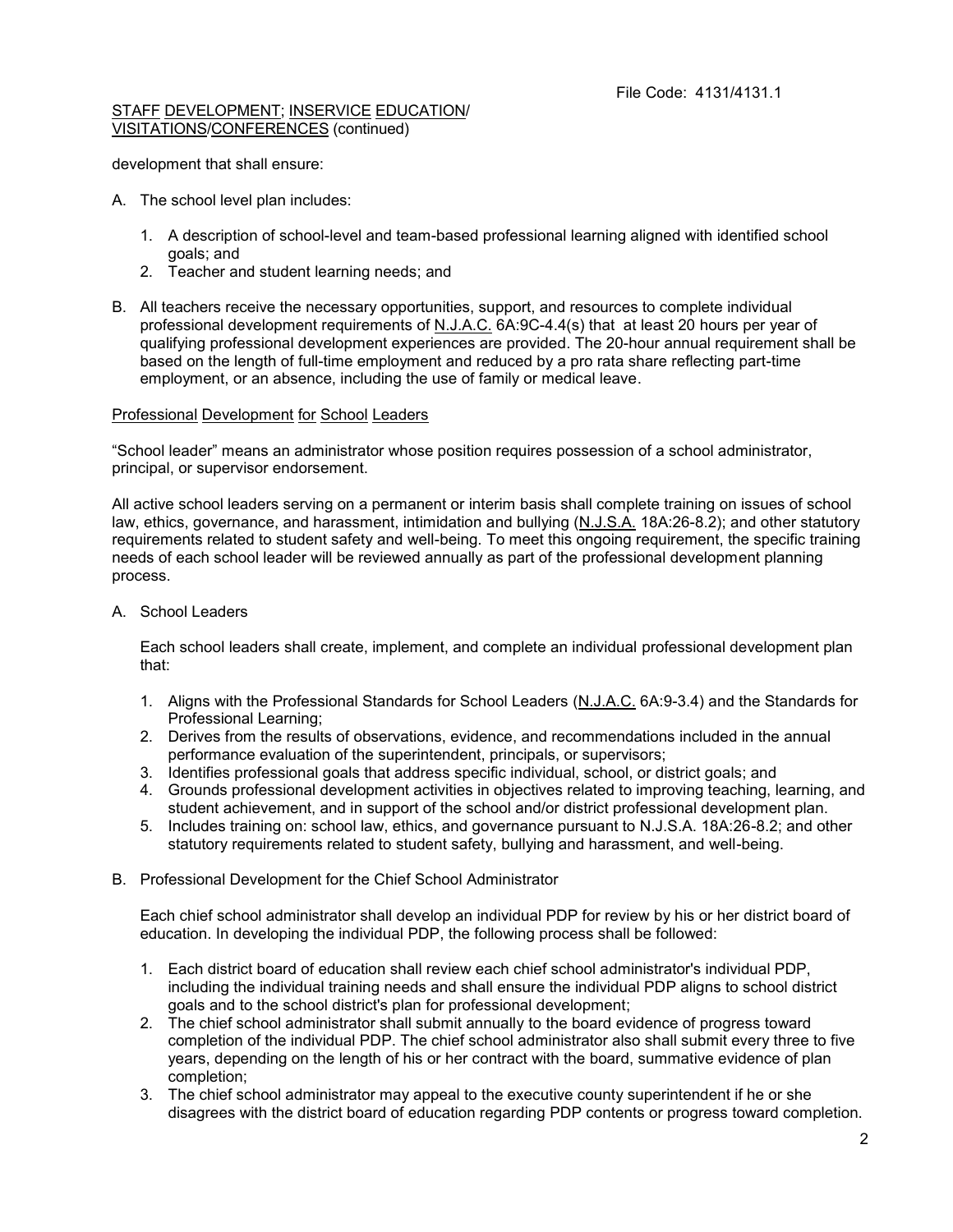The executive county superintendent shall have final decision-making authority on all such matters.

C. Professional Development for School Leaders

Leaders whose positions require a principal or supervisor endorsement or whose positions require a superintendent's endorsement but who do not serve as a superintendent of the district shall develop an individual PDP in collaboration with the superintendent, or designee. Leaders shall provide evidence of progress toward fulfillment of his or her plan. The chief school administrator or designee shall:

- 1. Review each principal's, supervisor's, or other school leader's individual PDP, including individual training needs and shall ensure it aligns to school and school district goals and the school district's plan for professional development;
- 2. Meet with the principal, supervisor, or other school leader at mid-year to assess progress toward his or her PDP's completion or modification; and
- 3. Review the individual PDP's status as part of the principal's, supervisor's, or other school leader's annual performance evaluation.
- D. Evidence of Progress and Maintaining Record

The school leader's designated supervisor, or the board in the case of the chief school administrator, shall:

- 1. Use the performance evaluation process and professional development planning process to monitor the school leader's progress in meeting the professional development requirements. If a school leader's progress is found to be inadequate, the school leader's designated supervisor or the board in the case of the chief school administrator shall take appropriate remedial action by applying sound and accepted principles of progressive supervision and other appropriate means; and
- 2. Maintain accurate records of each school leader's progress in meeting the individual professional development requirements. Such records shall include a copy of each school leader's current PDP and timeline, as well as any documentation and evidence showing the school leader's progress toward meeting the plan's requirements.
- E. If a school leader leaves the employ of one New Jersey school district and is hired by another, the school leader's designated supervisor, or the board in the case of the chief school administrator, shall ensure a revised individual PDP appropriate to the new assignment is developed in collaboration with the school leader.

### Professional Development for Teachers

Each teacher shall be guided by an individualized professional development plan (PDP), which shall include at least 20 hours per year of qualifying activities. The 20-hour annual requirement shall be based on the length of full-time employment and reduced by a pro rata share reflecting part-time employment, or an absence, including the use of family or medical leave.

The content of each PDP shall be developed by each teacher's supervisor in consultation with the teacher and shall align with the Professional Standards for Teachers in N.J.A.C. 6A:9-3 and the Standards for Professional Learning in N.J.A.C. 6A:9C-3.3. The individual PDP shall be effective for one year and shall specify, at a minimum:

- A. One area for development of professional practice derived from the results of observations and evidence accumulated through the teacher's annual performance evaluation;
- B. One area for development of professional practice derived from individual, collaborative team, school, or school district improvement goals.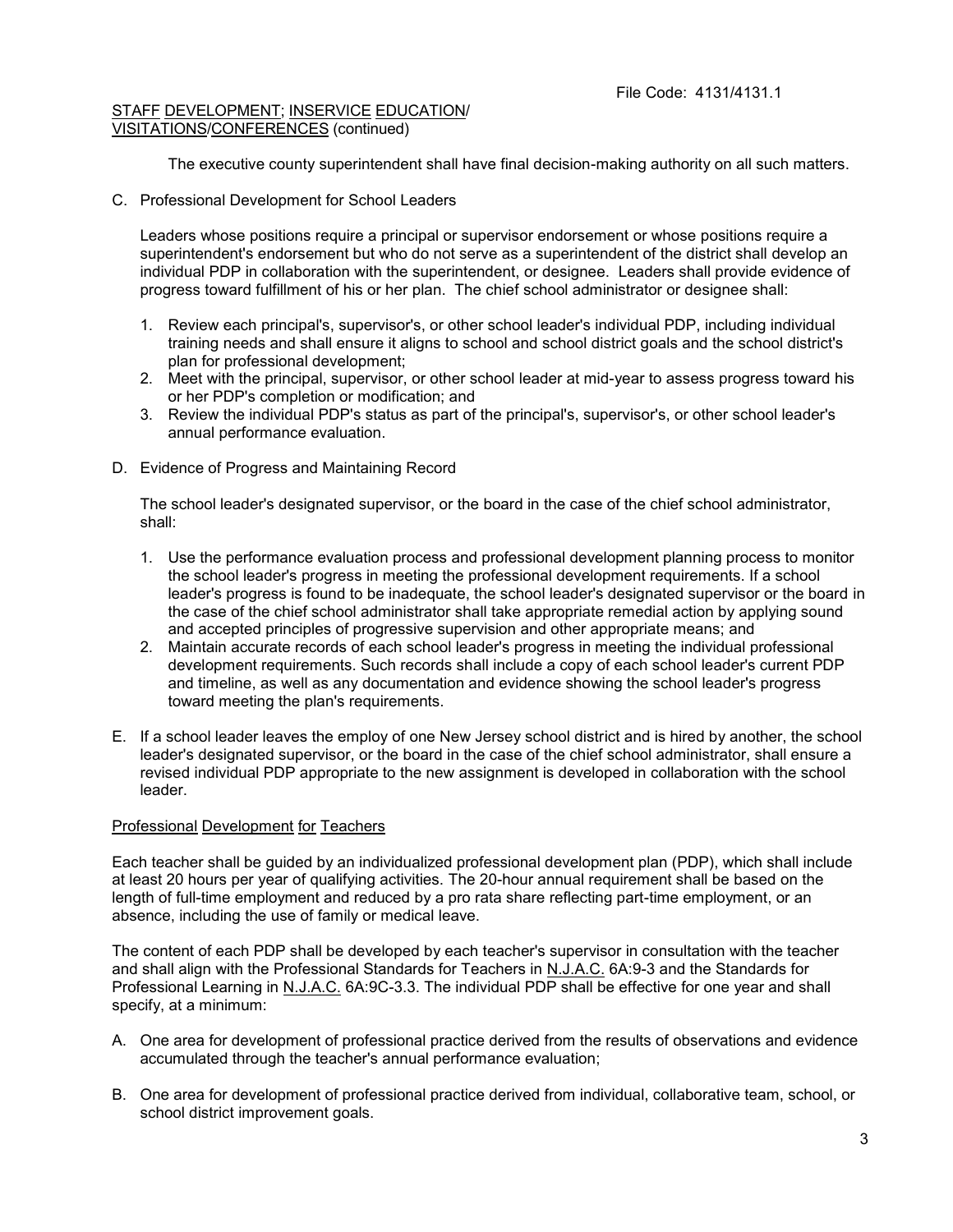Progress on the individual PDP shall be discussed at the annual summary conference as detailed in board policy 4116 Evaluation of Teaching Staff Members and law (N.J.A.C. 6A:10-2.4). Evidence of progress toward meeting the requirements of the teacher's individual PDP may be provided by the teacher and/or his or her supervisor, and shall be reviewed as part of each annual summary conference.

All teachers governed by the professional development requirements shall have an individual PDP within 30 instructional days of the beginning of their respective teaching assignments. A teacher's individual PDP goals may necessitate more than the recommended minimum requirements of 20 hours of professional development annually. Additional hours of qualifying experiences may be required for teachers in lowperforming schools, as determined by the Commissioner.

A teacher's individual PDP goals may necessitate more than the recommended minimum requirements. The PDP shall accommodate additional professional development as necessary. Additional hours of qualifying activities may be required for teachers placed on a corrective action plan or teachers in low-performing schools, as determined by the commissioner.

The board of education shall ensure that all teachers receive the necessary opportunities, support, and resources to engage in ongoing professional learning and to complete the requirements of their respective PDPs.

# Supervisor Responsibilities in the Development of Profession Development Plans (PDP)

The teacher's designated supervisor shall:

- A. Use the teacher performance evaluation process and the professional development planning process to monitor each teacher's progress in meeting the professional development requirements. The designated supervisor shall take appropriate steps to assure such progress. If a teacher's progress is found to be inadequate, the teacher's designated supervisor shall take appropriate remedial action by applying sound and accepted principles of progressive supervision and other appropriate means; and
- B. Maintain accurate records of each teacher's progress in meeting the individual professional development requirements. Such records shall include a copy of each teacher's current PDP and timeline, as well as any documentation and evidence showing the teacher's progress toward meeting the plan's requirements.

If a teacher leaves the employ of one New Jersey school district and is hired by another, the former district of employment shall share the teacher's individual PDP and all supporting documentation with the new employing school district. If the current individual PDP is found to be unsuitable to the teacher's new assignment, the new employing school district shall ensure a revised individual PDP and timeline is created within 30 days of hire by the employee's new supervisor in collaboration with the new teacher.

# Achievement Gap and Inequity

The board shall on a continuing basis, provide professional development training for all school personnel (certified and noncertified) to identify and resolve problems associated with the student achievement gap and other inequities arising from prejudice on the basis of protected status. Parents/guardians and other community members shall be invited to participate in the professional development training. Newly hired certified and noncertified staff shall be provided professional development training on educational equity issues within the first year of employment.

### Mandated Inservice Programs

The chief school administrator shall arrange development of appropriate inservice presentations, seminars and/or workshops on equity issues, special education, child abuse and neglect, drug/alcohol abuse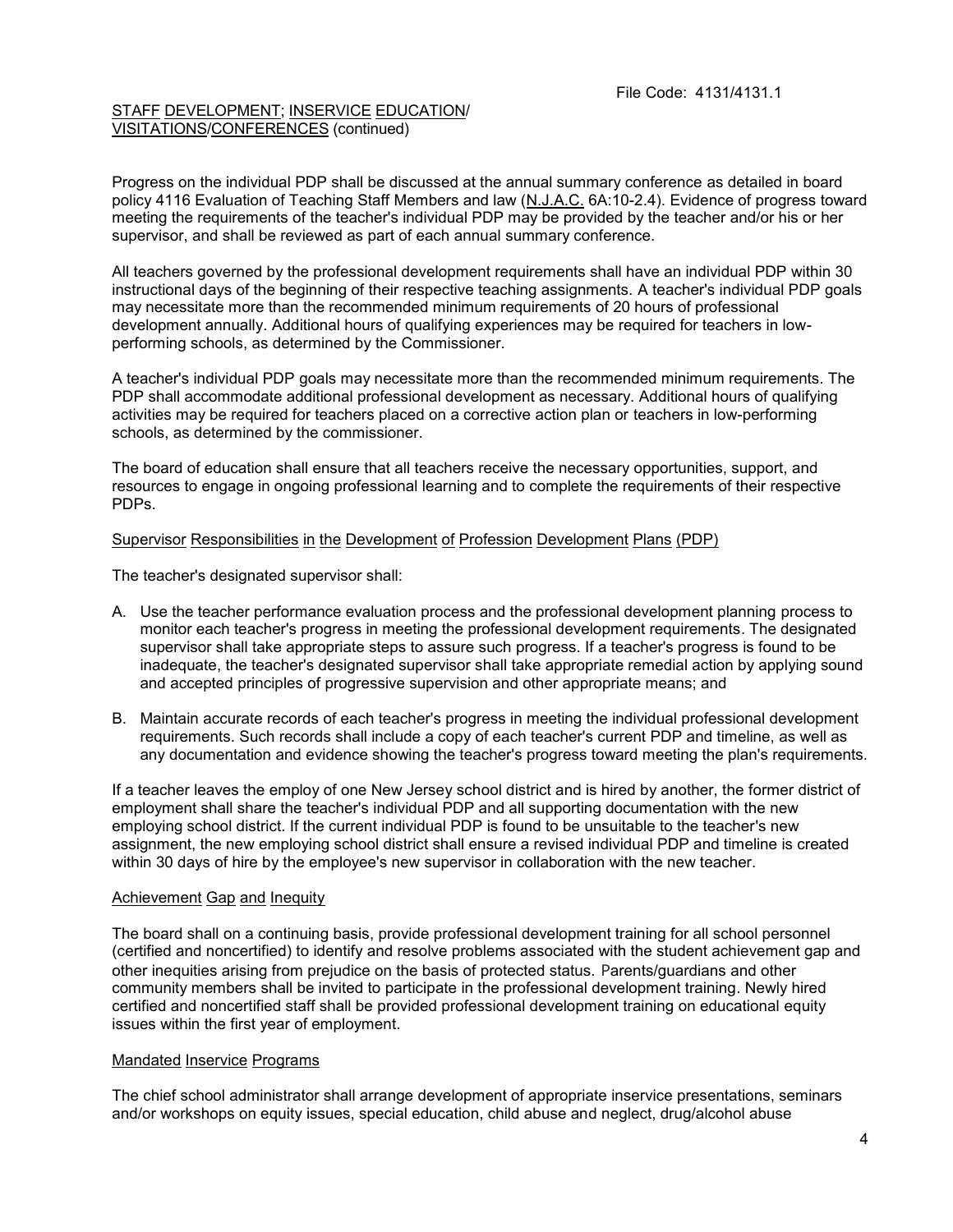awareness, handling blood and body fluids, possible hazardous substances in the workplace, crises response, school violence and other topics specifically required by federal or New Jersey law. These required presentations, seminars and/or workshops shall not count automatically toward the required 20 hours of continuing education annually.

| Adopted:             | March 2007    |
|----------------------|---------------|
| NJSBA Review/Update: | April 2014    |
| Readopted:           | December 2014 |
| Revised/Readopted:   | November 2016 |

# Key Words

Staff Development, Professional Inservice, Visitations, Conferences, Continuing Education

|  | Legal References: N.J.S.A. 18A:6-111 et seq. | Instruction in Suicide Prevention                                                    |
|--|----------------------------------------------|--------------------------------------------------------------------------------------|
|  | See particularly:                            |                                                                                      |
|  | N.J.S.A. 18A:6-112                           | Instruction in suicide prevention for public school                                  |
|  |                                              | teaching staff                                                                       |
|  | N.J.S.A. 18A:6-117 et seq.                   | Teacher Effectiveness and Accountability for the                                     |
|  |                                              | Children                                                                             |
|  | N.J.S.A. 18A:6-128                           | Ongoing professional development; corrective action<br>plan                          |
|  | N.J.S.A. 18A:6-130 et seq.                   | Professional development                                                             |
|  | N.J.S.A. 18A:7A-11                           | Reports be school districts, commissioner; interim<br>review                         |
|  | N.J.S.A. 18A:17-46                           | Act of violence; report by school employee; notice of<br>action taken; annual report |
|  | N.J.S.A. 18A:26-8.2                          | "School leader" defined; training as part of<br>professional development             |
|  | N.J.S.A. 18A:27-4                            | Power of boards of education to make rules                                           |
|  |                                              | governing employment of teacher, etc.;                                               |
|  |                                              | employment thereunder                                                                |
|  | N.J.S.A. 18A:30-7                            | Power of boards of education to pay salaries                                         |
|  | N.J.S.A. 18A:31-2                            | Attendance at conventions of New Jersey                                              |
|  |                                              | <b>Education Association</b>                                                         |
|  | N.J.S.A. 18A:37-17                           | Establishment of Bullying Prevention Programs and<br>Approaches                      |
|  | N.J.S.A. 18A:37-21                           | School Safety Team                                                                   |
|  | N.J.S.A. 18A:40A-3                           | Initial inservice training programs; curriculum;                                     |
|  | See particularly:                            | availability                                                                         |
|  | N.J.S.A. 18A:40A-3(a), -18(c)                |                                                                                      |
|  | N.J.S.A. 34:5A-10                            | Retention of workplace surveys                                                       |
|  | N.J.S.A. 34:5A-13                            | Employee education and training program;<br>certification of instructors             |
|  | N.J.A.C. 6A:7-1.4                            | Responsibilities of the district board of education                                  |
|  | N.J.A.C. 6A:7-1.6                            | Professional development                                                             |
|  | N.J.A.C. 6A:10-2.4                           | Evaluation procedures for all teaching staff                                         |
|  | N.J.A.C. 6A:10-2.5                           | Corrective action plans for all teaching staff                                       |
|  | N.J.A.C. 6A:10-4.1 et seq.                   | Components of teacher evaluation                                                     |
|  | N.J.A.C. 6A:9C-1.1 et seq.                   | Required professional development for teachers                                       |
|  | See particularly:                            | and school leaders                                                                   |
|  | N.J.A.C. 6A:9C-4.1 through -4.4              |                                                                                      |
|  | N.J.A.C. 6A:14-1.2(b)14                      | District eligibility for assistance under IDEA Part B                                |